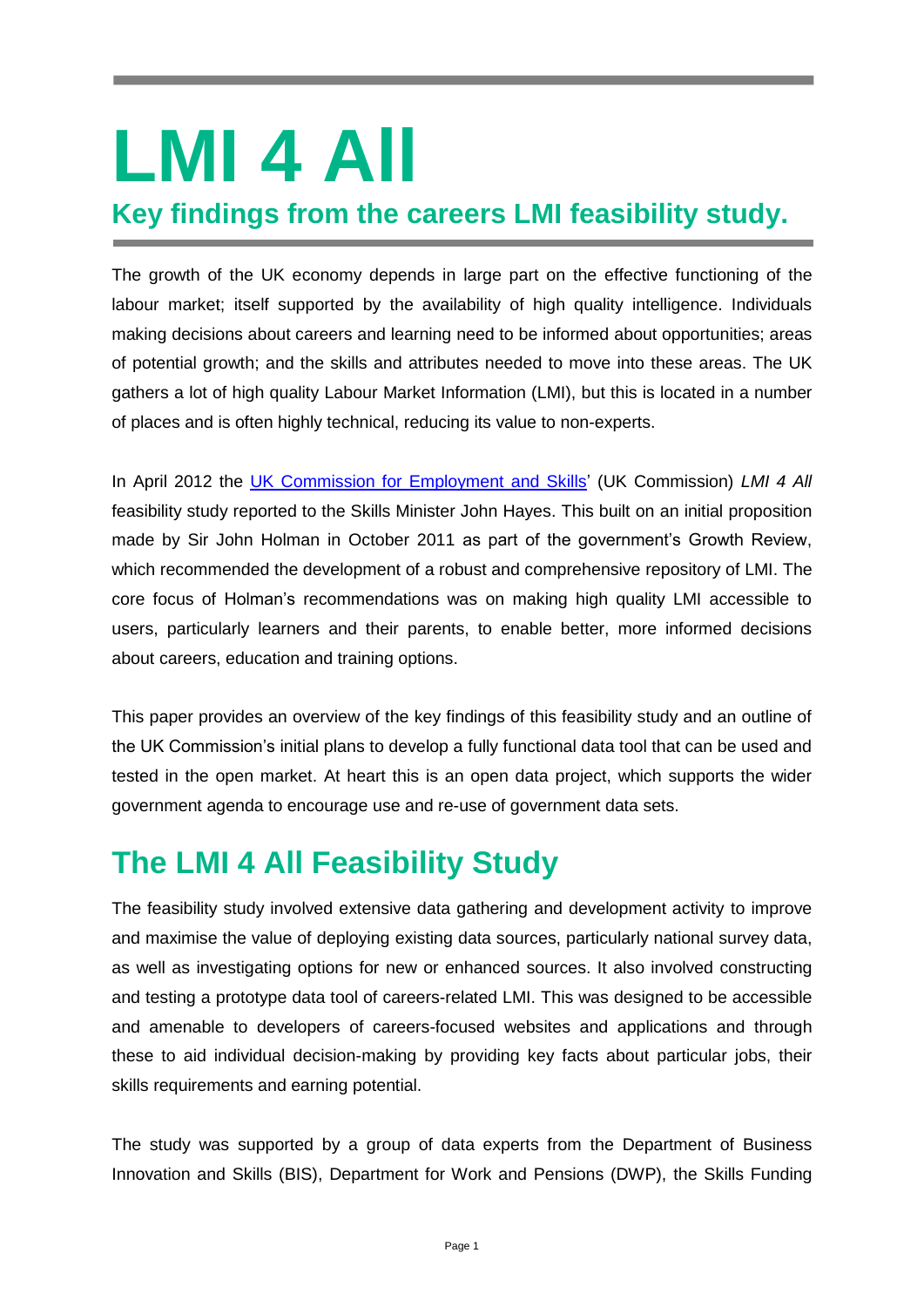Agency (SFA) and the Office for National Statistics (ONS) who supply important sources of national LMI. The expertise of this group was supplemented by consultation and advice from a broader range of leading data and technical experts, a [hack day](http://rewiredstate.org/events/ukces-db-hack) with experienced developers, and input from professionals within the careers and skills sector.

# **Open Data: connecting intelligence to people**

The foundation of the project in open data principles means that it is intended that the public availability of the data will result in innovation and use of the data in ways that may not be anticipated by the project team.

The prototype data tool sought to be relevant to the decisions individuals need to make; dynamic; simple to access; and supported to enable its optimum use. An important innovation was to design the data tool and its associated API (Application Programme Interface), to enable external developers to access and use the data to develop targeted applications and websites that present LMI in a more engaging way, shaped to specific audiences. By so doing, it intended that LMI will be more widely deployed and play a more active role in informing the operation of the labour market.

### **Recommendations from Phase 1**

The experience of developing the prototype data tool in phase 1, its testing with expert web and application developers at the hack day and consultation with a range of stakeholders led the UK Commission to conclude that the development of a fully functional data tool could offer real value: better connecting individuals to the range of high quality information gathered about the UK labour market and thus supporting the effective operation of the market. The report recommended that a second phase of work be conducted, led by the UK Commission, to build a more robust open-access fully functional data tool based on existing, accessible sources of LMI for piloting in the open market.

In parallel to this development it was also recommended that further data development work be conducted to test wider feasibility and explore ways to improve or develop new data sources to enhance the quality of intelligence available to individuals about the UK labour market over the longer term.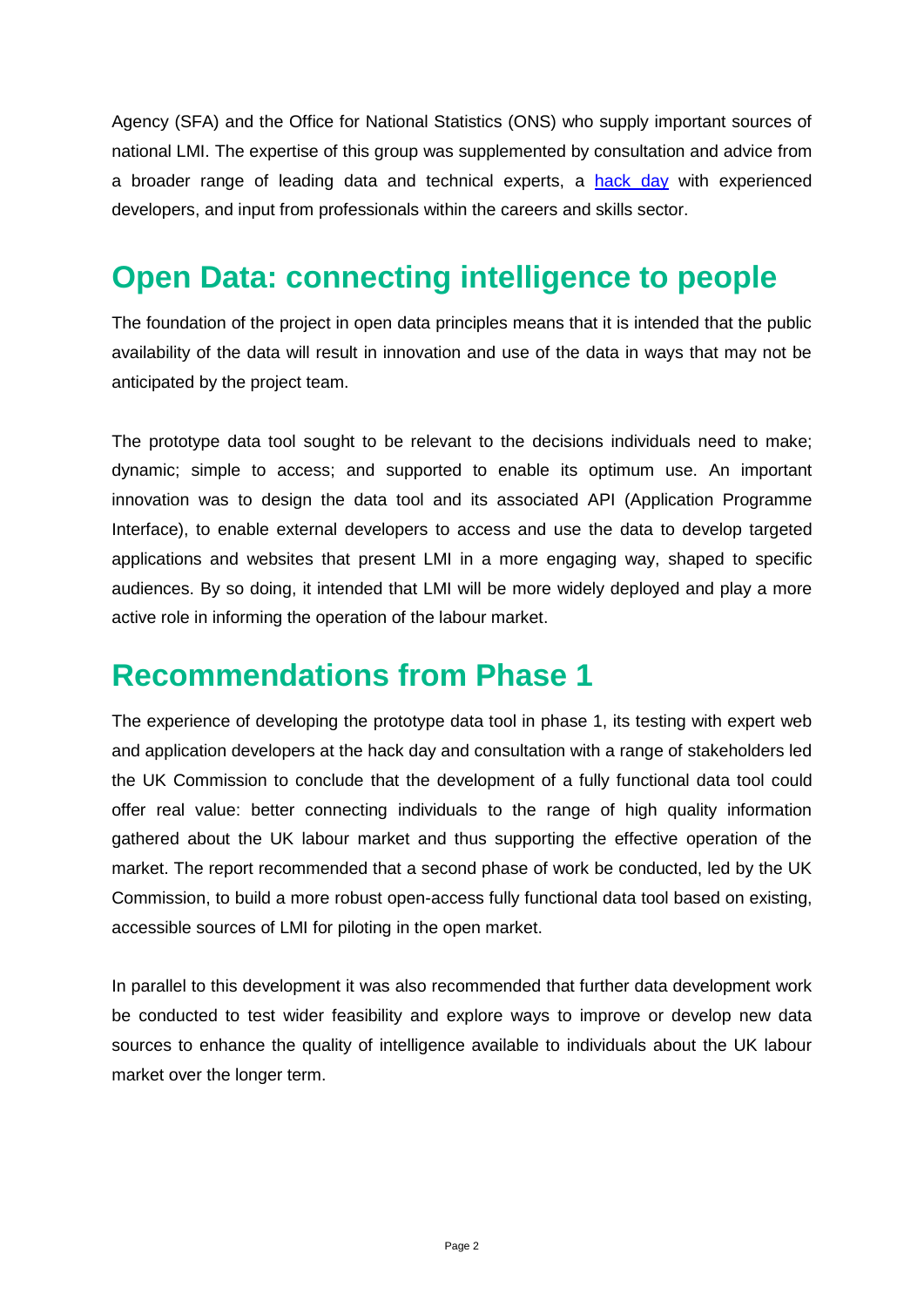# **Next Steps: Plans for Phase 2**

The UK Commission's core recommendations were accepted by the Skills Minister in April 2012 and the Commission was asked to take forward phase 2 of the *LMI 4 All* project. Phase 2 of the project will seek to meet the following objectives:





The proposed model of development for *LMI for All* is based on a phased approach with a number of different stages over 2012-14. It is anticipated that these stages will be:

**Stage 1: Development, enhancement and joint working to increase the accessibility of existing data sources:** working with and developing formal partnership and data sharing agreements with core data owners to explore ways to maximise the potential and increase the accessibility of core data sources such as the Labour Force Survey (LFS), Annual Survey of Hours and Earnings (ASHE), Job Centre Plus vacancy data etc.

**Stage 2: Development of the data tool:** the data tool will be designed to maximise flexibility, so that it can adapt to new and changing data inputs without negatively impacting